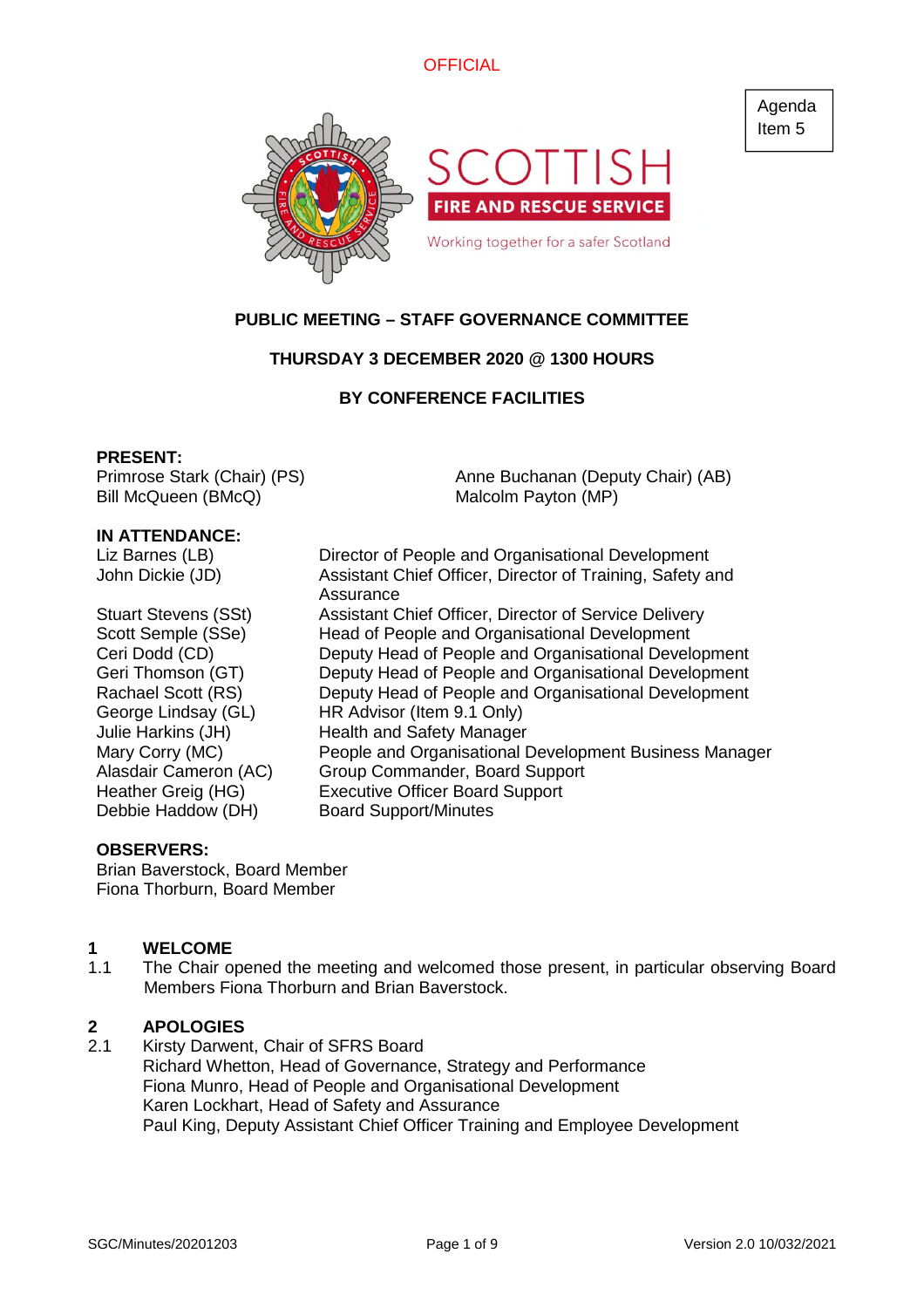# **3 CONSIDERATION OF AND DECISION ON ANY ITEMS TO BE TAKEN IN PRIVATE**<br>3.1 The Committee discussed and agreed that the Key Case Update report would be hear

- The Committee discussed and agreed that the Key Case Update report would be heard in private session due to the small number of individuals involved and confidentiality in line with Standing Orders (Item 9F). The draft minutes/verbal update of the Remuneration, Appointments and Nominations Sub Committee would also be taken in private due to the confidential nature of business taken to this meeting.
- 3.2 No further items were identified.

## **4 DECLARATION OF INTERESTS**

4.1 None.

*(L Barnes left the meeting at 1305 hrs)*

## **5 MINUTES OF PREVIOUS MEETING: 10 SEPTEMBER 2020**

5.1 The following amendments were noted and agreed:

Karen Lockhart's role amended to *Head of Safety and Assurance.*

Paragraph 7.1.7 to be amended to read *"..recruitment health assessments to recommence.."* instead of *"..routine health assessments to recommence..".*

All items taken in private at the previous meeting to be added under *Consideration and Decision of Any Items to be taken in Private* noting the reasons for same.

## 5.2 **Subject to the above amendments, the minutes of the meeting held on 10 September 2020 were approved as a true record of the meeting.**

- **5.3 Matters Arising**
- 5.3.1 None

# **6 ACTION LOG**

6.1 There were no outstanding open actions to report.

# **7 PERFORMANCE AND RISK REPORT QUARTER 2 2020/21**

## 7.1 **People and Organisational Development (POD)**

7.1.1 SSe presented the Committee with the POD Progress and Performance Report Quarter 2 2020/21, noting the references to work planned in Quarters 3/4 were subject to change due to reprioritisation of Directorate workloads.

The following key areas were highlighted:

- Rescheduled Resolution Advisory Panel (RAP) meeting in respect of Retained Duty System (RDS) Terms and Conditions (T&Cs) to be held in Quarter 3.
- Negotiations concluded in regard to standardisation of Instructors T&Cs with full and final offer issued.
- Increased Cycle to Work Scheme spend limit.
- COVID-19 Employee Recognition process launched to recognise individuals/teams during this period.
- Building the Future Together programme initial work commenced.
- To meet both legal and moral obligations the "We are Positive About Disability Guide to Reasonable Adjustment" has been established.
- Review of Integrity at Work Policy being undertaken.
- Talent management and development online leadership development sessions delivered, Leadership Development Centres for middle managers established and skills bank survey launched.
- Update with People, Training, Finance and Assets project, in particular engagement (inhouse), development of communication plan and appointment of a project manager.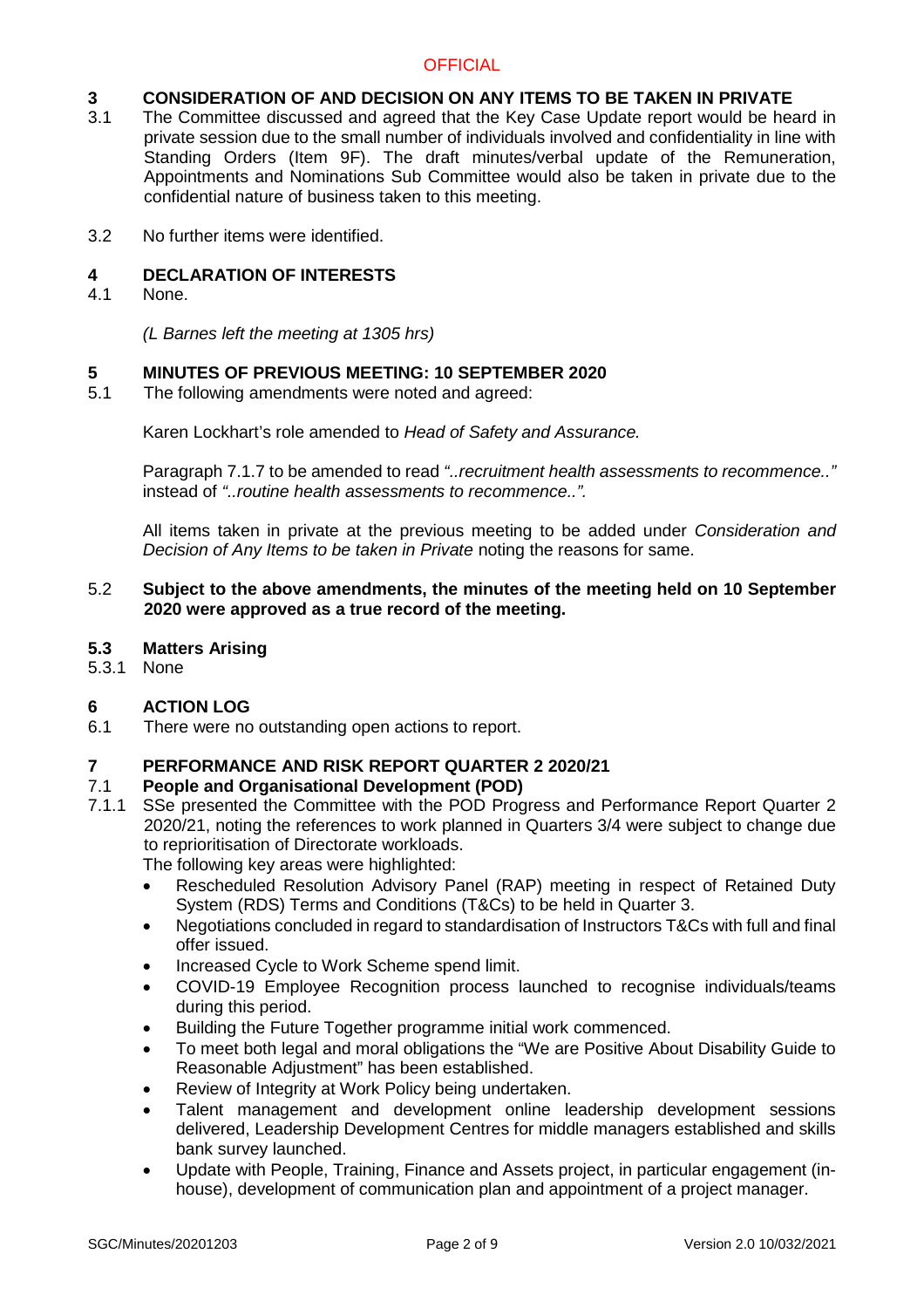- Update with the Protecting Vulnerable Groups (PVG) Scheme project noting previous significant delays and current progress.
- Delay to the review and relaunch of Equality and Human Rights Impact Assessment process.
- POD Progress and Risk Table including movement of risks.
- Continue to promote Leavers questionnaire, however returns remain low.
- Continuation of recruitment at a reduced capacity due to the impact of COVID-19.
- Benefits of electronic medical records and the positive impact on support provided by the health and safety team.
- Safe system of work/risk assessments in place for carrying out health and wellbeing assessments and routine fitness assessments.
- Musculoskeletal Reduction and Injury Group terms of reference and initial action plan agreed at the National Safety and Assurance Board. Increase in referrals for psychological reasons.
- Wellbeing Group continue to meet to support staff and it is intended that a pulse survey will be issued to gain feedback.
- Mental Health Strategy progressing, in particular the approach to suicide prevention and providing appropriate training.

# *(B McQueen joined the meeting at 1315 hrs)*

- 7.1.2 SSe confirmed that the PVG checks were being undertaken on current and new employees and there were no significant issues to date. It was anticipated that the programme, which was approximately 50% complete, would take up to a further 12 months to finalise. GT commented on the potential issues that may arise and that individual cases would be reviewed as necessary. Due to the significant risk, the Committee requested further coherent information on any potential issues of concern and how these would be addressed. GT confirmed that the Discipline Policy and Employment & Criminal Conviction Policy had been revised and therefore processes were in place. She further commented on the automatic process in place with Disclosure Scotland to highlight any potential issues.
- 7.1.3 As Chair of the Employee Partnership Forum (EPF), AB noted their recent discussions regarding recommencement of health and safety assessments, liability in relation to nondisclosure of pre-existing health conditions and the proactive work within the mental health/suicide prevention areas.
- 7.1.4 In relation to the negotiations of Instructors Terms and Conditions, the Committee were informed that the full and final offer was rejected by the FBU and the future options available to the Service.
- 7.1.5 In relation to the recommencement of health and wellbeing activities, GT outlined the impact on such activities from COVID-19 and the subsequent measures put in place. It was noted that the Risk Assessment and Safe Systems of Work were live documents therefore were continually reviewed/revised to ensure the safety of personnel and the general public.
- 7.1.6 In relation to workforce planning, the Committee requested an update on recruitment /promotion processes. LBa confirmed the recruitment campaign launched and would be progressed as normal. The internal processes for promotions and support staff procedures were progressing virtually with slight delays. The main issue was the capacity to undertake training in a socially distant setting, therefore intake numbers have been reduced. The Committee requested an update on the promotion/recruitment processes be brought to the next meeting.

# **ACTION: SSe**

7.1.7 The Committee commented on the positive work in regards to modern apprenticeships within the Service and CD noted that an online process for internal assessors/verifiers had been developed to continue progress in this area.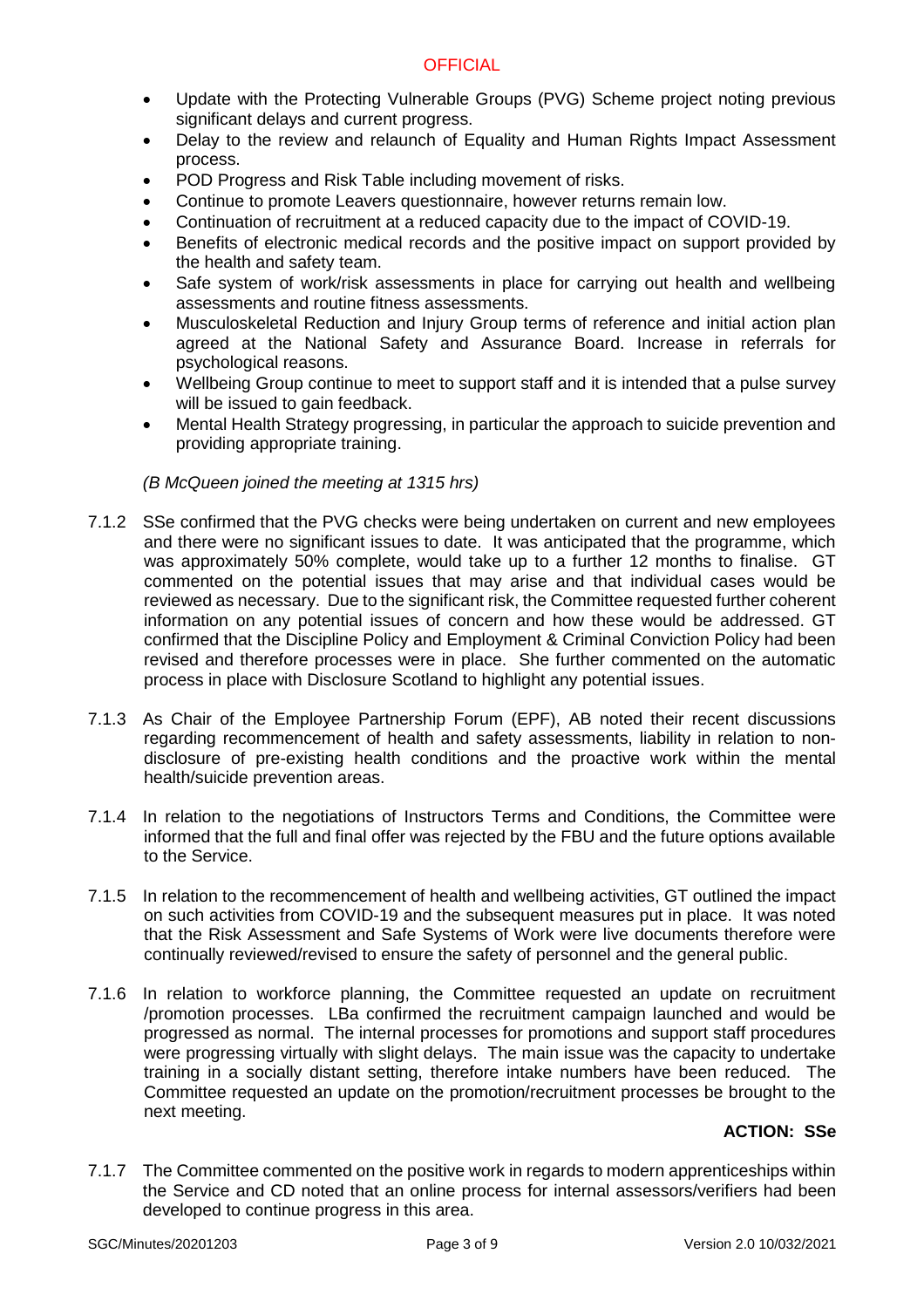7.1.8 In regard to any potential RDS promotional issues, CD stated that this was being progressed through the Retained & Volunteer Duty System (RVDS) project by moving elements online, undertaking engagement to align and tailor requirements specifically to RVDS and also looking to identify how to proactively prepare individuals for development in advance of any promotion opportunities.

## 7.1.9 **The Committee scrutinised the report.**

## 7.2 **Training, Safety and Assurance**

- 7.2.1 JD presented the Training, Safety and Assurance Progress and Performance Report 2020/21, noting that the Health and Safety Analysis was not available at this time due to competing demands within the data performance team. The following key areas were highlighted:
	- Key successes for the training function within this quarter including premises being made COVID secure, trainee courses commenced, appointment of additional driving instructors and delivery of specialist rescue courses to support this aspect of service delivery.
	- Risk regarding COVID impact and capacity have remained static.
	- Specialist Rescue spotlight to highlight the reduction in training due to social distancing/travel restrictions. Early decision made to extend the currency of competencies for a number of areas across specialist rescue and work was ongoing to identify and prioritise training to ensure maintenance of these skills, whilst remaining compliant with Scottish Government's guidelines. Where necessary, in conjunction with Service Delivery locally deliverable training was identified, supported and delivered.
	- Operational readiness identifies 95% compliance rate for maintaining training for operational competence.
	- Operational core competencies and incident command competencies remain constant. Remote incident command courses developed and piloted. This will be further developed to help delivery of this training remotely going forward.
	- Recovery plan being developed to improve the delivery of training such as Urban Search & Rescue (USAR), Mass Decontamination (MD), etc.
- 7.2.2 In relation to the Incident Command Competency rates for Flexi Duty Officers reducing, the Committee queried what impact this had. JD confirmed that there were remedial actions being taken, competencies were being maintained through daily monitoring and mentoring processes and he was comfortable that this situation was improving.
- 7.2.3 In relation to how competency levels of dual contracts personnel were recorded, JD confirmed that they were considered as 2 separate contracts and therefore recorded as such. It was noted that there was potential for dual contracts to expedite competency of secondary roles, however this was also dependent on other factors such as availability for training nights, etc.
- 7.2.4 The Committee thanked the teams for the above reports, noting the format and informative content. The Committee formally acknowledged the level of work undertaken during the pandemic period in continuing to deliver business as usual and develop recovery plans.

## 7.2.5 **The Committee scrutinised the report.**

## 7.3 **Health and Safety Improvement Plans Q2 2020/21**

- 7.3.1 JH presented a report outlining the progress made against the Annual Health and Safety Improvement Plan 2020/21 and associated bespoke Service Delivery Area (SDA) Directorate plans. The following key areas were highlighted:
	- Impacted significantly by COVID-19 however good progress was being made in Quarter 3.
	- Positive position in comparison to previous year with 45% completion.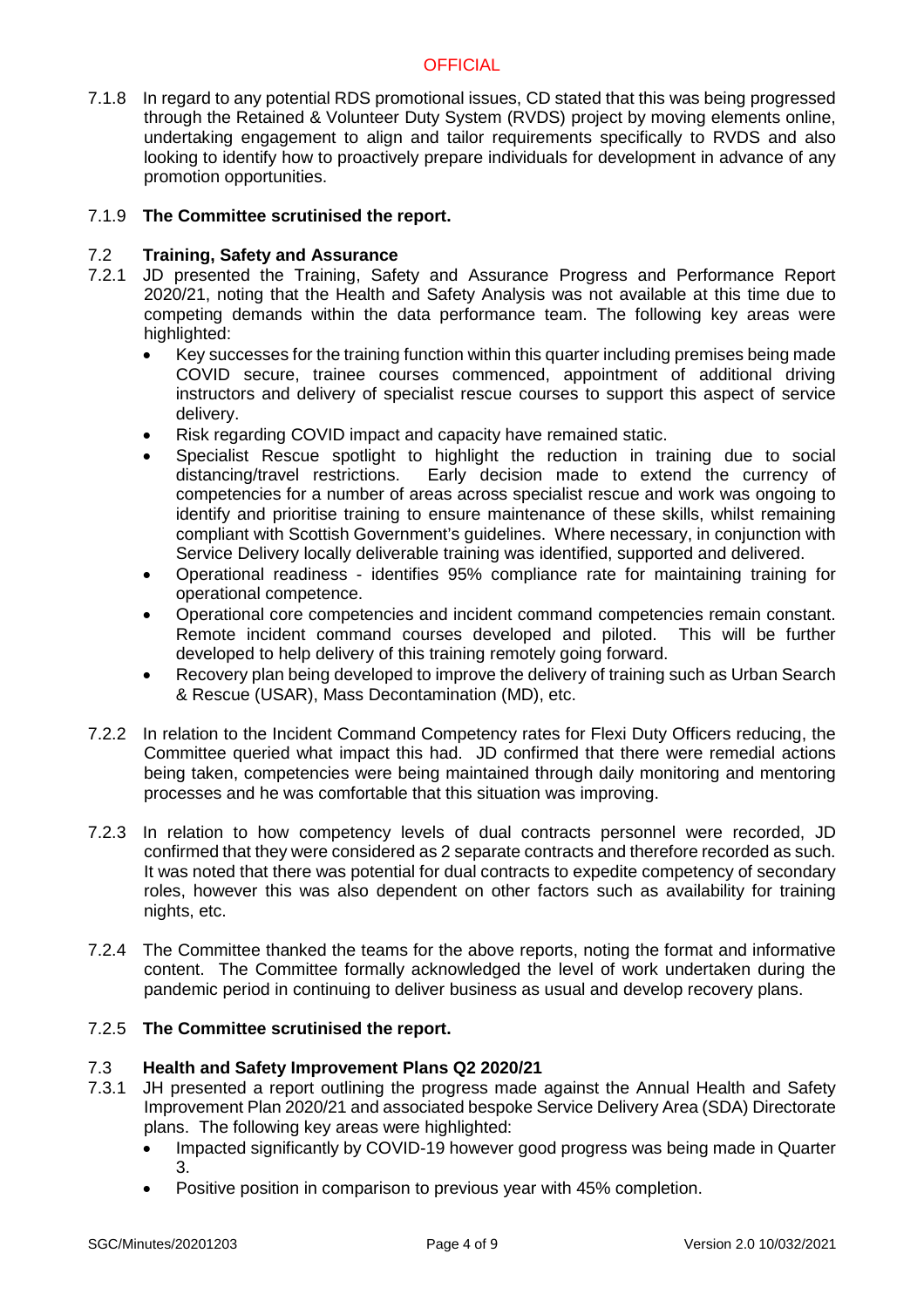7.3.2 The Committee noted and welcomed the improved position from previous years, particularly in light of the recent circumstances.

# 7.3.3 **The Committee scrutinised the report.**

## **8 WORKPLACE CULTURE**

# 8.1 **Building the Future Together Programme (Cultural Framework)**

- 8.1.1 CD presented the Committee with an update on the proposed Building the Future Together Programme (Cultural Framework Blueprint) and associated phased programme approach. The following key points were highlighted:
	- Seeking to broaden and strengthen current activities/elements that support a positive organisational culture.
	- Programme aims to support other key strategic interdependences ie future vision agile working, reset and renew routemap.
	- Programme focusses on leadership, learning and development, training, safety and wellbeing and engaging with our people.
	- Four key pillars are Staff Governance Charter, Leadership Style, Workforce and Values and Behaviours. These will be complimented by a  $5<sup>th</sup>$  element which will review ongoing performance monitoring.
	- Cultural framework was built on the strong foundations of structure, systems and strategies which would create an environment to support innovative thinking, empower leaders, build on skills, competencies and behaviours to deliver an SFRS that remains fit for the future.
	- Engagement workshops scheduled including POD, Trade Unions and Heads of Functions/Senior Management Board (SMB). The Heads of Function/SMB workshop will be looking at defining the project board and membership, identify workstream leads, governance arrangements, capture and track programme benefits and interdependencies.
	- Staff Governance Charter (Pillar 1) outlines the 6 commitments which demonstrates the Service's commitment to staff and clarifies expectations and also outlines the 6 key benefits.
- 8.1.2 In relation to promulgating information to personnel, CD stated that a communications plan would be developed with the aim to deliver consistent information in a concurrent manner.
- 8.1.3 CD confirmed that the language used within the charter had been lifted from the Strategic Plan and would be further adapted to ensure it is more palatable and would be included in the wider communications plan.
- 8.1.4 In relation to Rep Bodies forming part of the Programme Board, CD confirmed that this would be discussed at the workshop on 11 December 2020 and would welcome their early involvement and support. How to engage with non-unionised staff would be discussed at the SMB workshop to identify how best to structure these engagements.
- 8.1.5 It was requested that consideration be given to arranging a workshop for the Committee.

**ACTION: CD**

# 8.1.6 **The Committee noted the report.**

## 8.2 **Skills Profiling Project**

8.2.1 CD presented an update to the Committee on the Skills Profiling Project noting that it would be undertaken through a phased approach focusing on the development of a Skills Bank with later phases focussing on succession planning. Over 500 responses had been received following the launch of the Skills Bank questionnaire.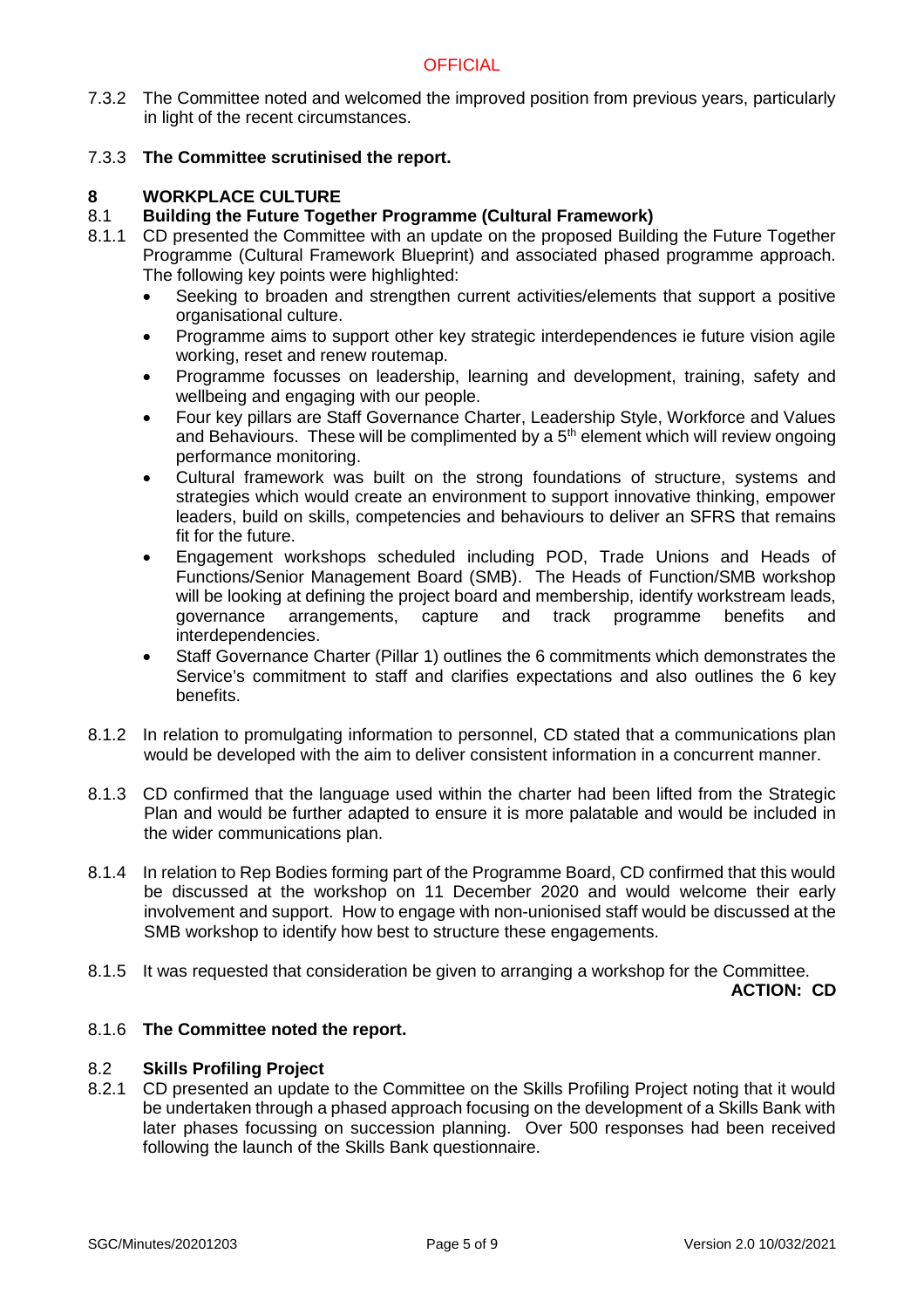8.2.2 CD provided a brief overview to the Committee on the various skills/qualifications declared by employees and further detail would be brought back to the next meeting (March 2021).

## **ACTION: CD**

8.2.3 In relation to succession planning, CD confirmed the importance across all levels within the organisation. Plans and processes were in place, however, there were opportunities to improve and enhance. CD to include talent management/succession planning within the proposed workshop as noted above. (Para 8.1.5)

## 8.2.3 **The Committee noted the report.**

## 8.3 **SFRS Staff Survey Update**

- 8.3.1 CD presented the Committee with an update on employee engagement activities and the proposed approach for the next Staff Survey in line with the Building the Future Together Programme. The following key points were highlighted:
	- Next staff survey to the themed around the 6 commitments within the Staff Charter.
	- Significant mapping would be required to link back to the 2018 survey to ensure continuity.
	- Justification for the delay in the next survey.
	- Employee engagement activities such as CO broadcast, COVID-19 recognition scheme, etc.
- 8.3.2 The Committee accepted the reasons for delaying the survey, cautioned against an extended delay and suggested that short pulse surveys could potentially be carried out in the interim. The Committee requested that a short paper be submitted to the Board to provide an update to highlight the good work ongoing during this period and future intentions.
- 8.3.3 CD indicated that consideration would be given to map out the proposed timeline, factor in the themes of the staff charter and link back to the 2018 survey. If appropriate, the potential to carry out an interim pulse survey would be considered.

## 8.3.4 **The Committee noted the report.**

*(The meeting broke at 1443 hrs and reconvened at 1450 hrs) (G Lindsay joined at 1450 hrs)*

# **9 PAY, REWARD AND BENEFITS**

# 9.1 **Standardisation of Uniformed Terms and Conditions - Final Review of Detached Duty Provisions**

- 9.1.1 GL provided an update to the Committee on the conclusions of the final review of the standardised Detached Duty (DD) provisions and noted the following key points:
	- Original final review postponed due to the introduction of revised DD zones.
	- Findings of interim reviews carried out in June 2019, concerns were raised around transportation of PPE and completion of travel claim forms.
	- Final review found that the new DD zones were generally positively received.
	- Between January and June 2020, over 8,000 DD occurred with only 80 being deployed outwith the identified DD zones, however, the majority of these were voluntary.
	- One station has been identified, due to its geographical location, that may be subject to excessive DD and this would be further investigated with the Local Senior Officer.
	- Slight increase in DD cost claims due to the wider revised zones.
	- Issues with transportation of PPE and completion of travel claim forms were decreasing. New DD arrangements have received wide acceptance and were working well.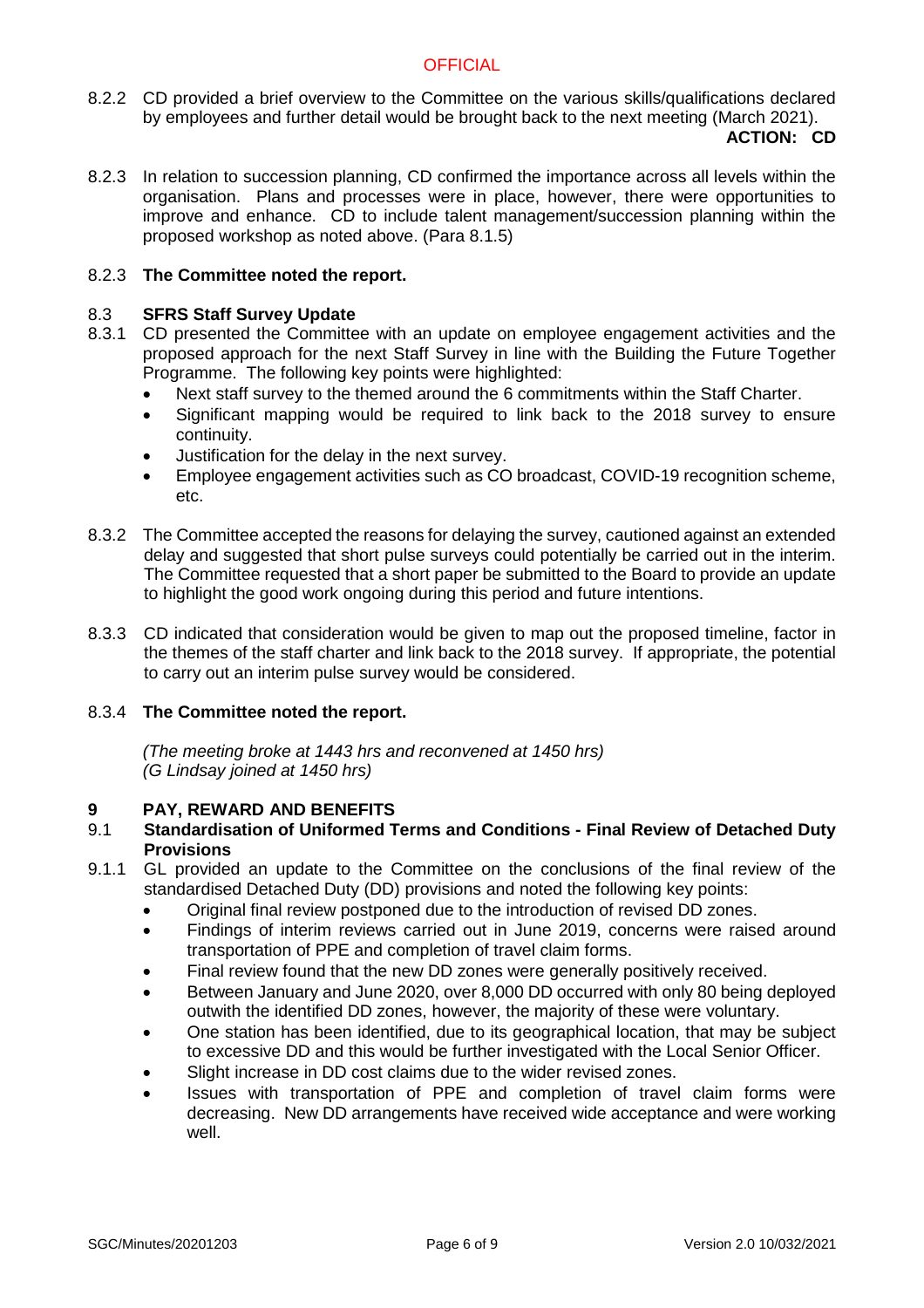9.1.2 GL informed the Committee that the standardised DD provision savings were approximately £200,000 per annum.

# 9.1.3 **The Committee scrutinised the report and welcomed the positive outcome.**

*(G Lindsay left at 1500 hrs)*

# 9.2 **COVID-19 Employee Recognition Process**

- 9.2.1 RS presented the report to the Committee informing them of the introduction of a one off COVID-19 Employee Recognition process, which was approved by the Strategic Leadership Team (SLT) on 12 November 2020. The following key points were noted:
	- Launch of the SFRS Employee Recognition Scheme was delayed due to COVID. SLT approved the use of savings from the existing benefits schemes to purchase vouchers from Edenred to be used specifically to recognise staff during the pandemic period.
	- Positive opportunity to demonstrate the value of staff and recognising their contributions both within the Service and to the wider community.

## 9.2.2 **The Committee noted the report and welcomed the recognition scheme.**

## **10 TRAINING STRATEGY**

- 10.1 JD presented a report to the Committee providing an oversight of the Training Strategy for 2020-2025 and noted the following key points:
	- Approved by SLT on 14 July 2020.
	- Strategic objective of the training function with 7 priorities to support the delivery of same.
	- Key themes outlined to support delivery of the objectives, priorities and provide guidance to managers to focus their attention towards delivery of priorities and strategic objectives.
	- Timelines of training strategy key themes.
	- Relationship between local and national delivery methods.
- 10.2 The Committee commented on the high number of deliverable dates recorded as Q4 in future years and asked for this to be reviewed to allow the Committee to clearly monitor progress, etc. JD noted the comments, stating that these were indicative dates and noted that work may have already commenced in some areas. Consideration should be given to raise the Committee's awareness of the scope of the work in responding to the TED programme of work and delivery plan and how effectively progress can be monitored.
- 10.3 Update to be provided at a future Board Strategy Day session. It was agreed that discussions outwith the meeting would take place on how to capture and monitor progress whilst avoiding duplication of reporting.

# **ACTION: PSt/JD/PK**

# 10.4 **The Committee noted the report.**

# **11 LEADERSHIP AND DEVELOPMENT**

## 11.1 **Learning Needs Analysis**

- 11.1.1 CD presented the report to the Committee with an update on the status of the current Learning Needs Analysis (LNA), the impact of COVID-19 and the resulting requirement to review the 2020-21 LNA. The following key points were noted:
	- Review of process to closer align with the business and financial planning cycles, inclusion of additional governance (via SMB).
	- Introduction of learning partner approach to ensure regular engagement, appropriate monitoring within the functions, review process and changing priorities of and implementation of LNA to ensure that it remains a live document.

## 11.1.2 **The Committee noted the report and the revised process going forward.**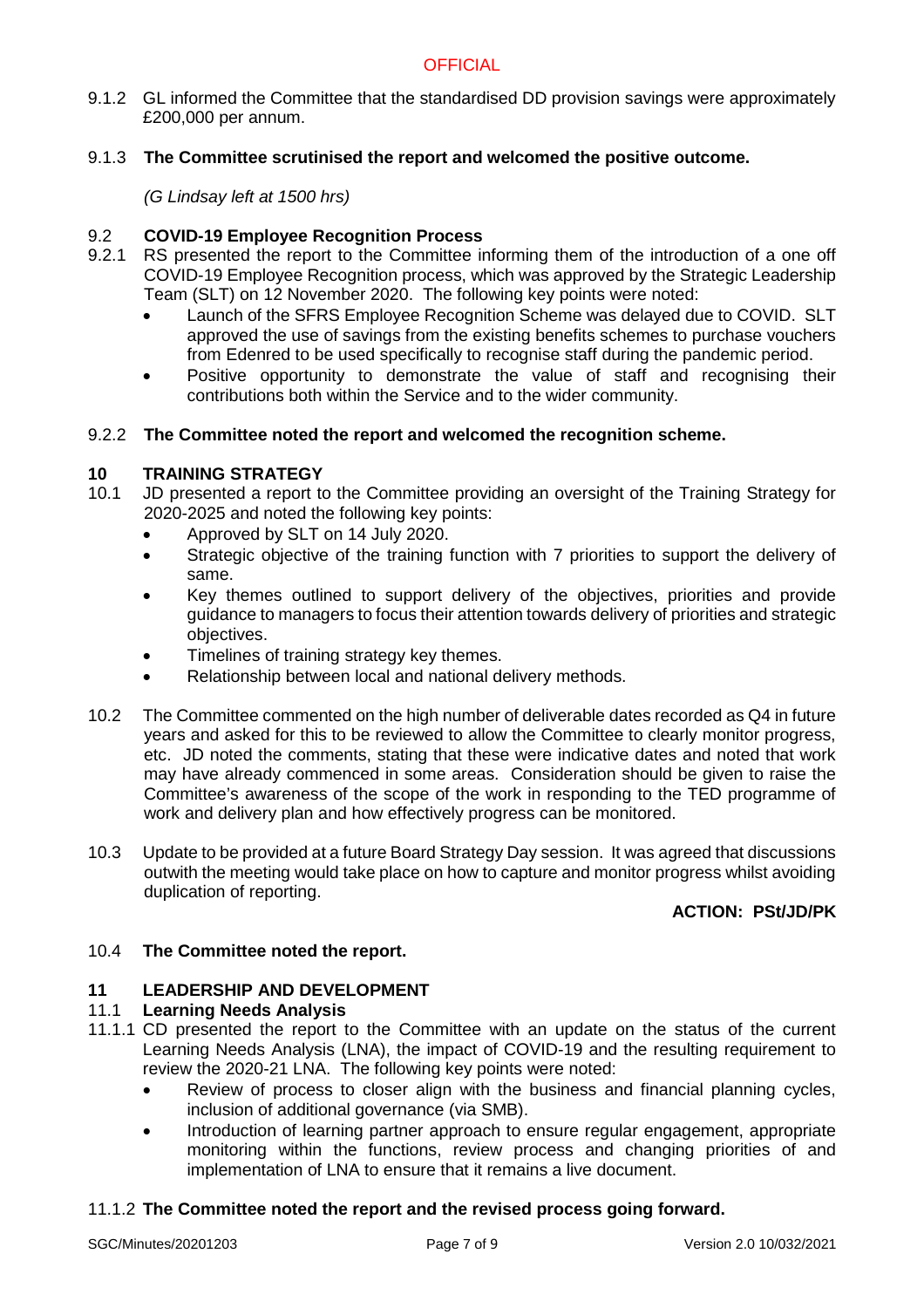# **12 HEALTH AND WELLBEING**

# 12.1 **Re-establishment of Health and Wellbeing Activities**

- 12.1.1 GT presented a report to the Committed outlining how the Health and Wellbeing Department will return to undertaking routine activities following cessation as a result of COVID-19 restrictions. The following key points were noted:
	- Medical and fitness questionnaires were issued to employees throughout this period.
	- Impact of local restriction levels were being continually monitored.
	- Introduced appropriate Safe Systems of Work, risk assessments undertaken and upgrades to equipment and premises.
- 12.1.2 GT stated that the Service had some dispensation from Scottish Government to move in/out of different tier areas. However, aspects of fitness/medical assessments generate aerosol particles, therefore appropriate measures had to be in place to ensure the safety of all personnel.

# 12.1.3 **The Committee noted the report.**

# **13 UPDATE: WORKING TOGETHER FRAMEWORK**

# 13.1 **Update from Employee Partnership Forum (EPF)**

- 13.1.1 LB advised the EPF held a meeting on 19 November 2020 and highlighted the following key areas discussed:
	- Reduced crewing on appliances and assurance given that this was in response to COVID.
	- Increased mobilisation to incidents outwith rolemaps.
	- Consultation on Operational Control courses and the FBU's involvement.
	- Day duty staff capability progress raised but requested to be raised through the appropriate governance route.
	- Other items included the revision of Terms of Reference, format of Chief Officer's report, update on staff survey delay, recommencement of wellbeing activities, building the future together programme and the training strategy.
	- Forum agenda to be revised to raise trade union business earlier in the meeting and no AOCB would be accepted.

# 13.1.2 **The Committee noted the verbal update.**

## 13.2 **Update from Partnership Advisory Forum (PAG)**

- 13.2.1 LB advised the PAG held a meeting on 2 December 2020 and highlighted the following key areas discussed:
	- Increased mobilisation to incidents outwith rolemaps. Concern that prior knowledge of Scottish Ambulance Service's non-attendance at this type of incident is known. Assurances given that this was not normal practice, however, the SFRS does have a responsibility to provide humanitarian services. Acknowledged that individual cases would be reviewed, if necessary.

# 13.2.2 **The Committee noted the verbal update.**

# **14 STRATEGIC RISK REGISTER**

14.1 SSe presented the risk register to the Committee stating that discussions were held within the Directorate to review the risks within the Directorate risk register to ensure that they are succinct, current and dynamic. It was recognised that some Directorate risks have strong links with other Directorates and discussions were ongoing to ensure these were succinct and aligned. Consideration to be given to the best way to highlight any significant high-level risks to the Committee.